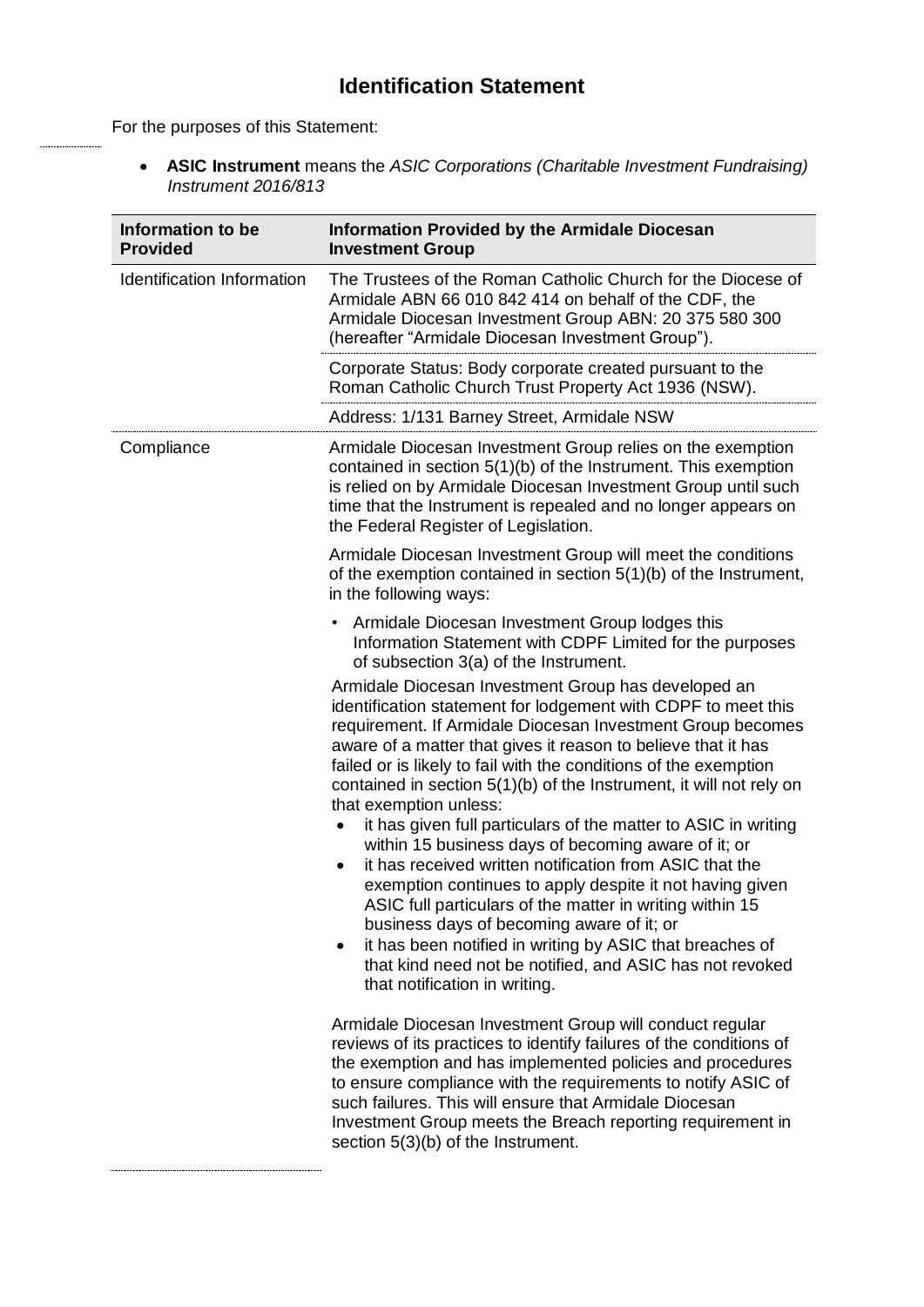|  | Information to be<br><b>Provided</b>                   | <b>Information Provided by the Armidale Diocesan</b><br><b>Investment Group</b>                                                                                                                                                                                                                                                                                                                                                                                                                                                                                                                              |
|--|--------------------------------------------------------|--------------------------------------------------------------------------------------------------------------------------------------------------------------------------------------------------------------------------------------------------------------------------------------------------------------------------------------------------------------------------------------------------------------------------------------------------------------------------------------------------------------------------------------------------------------------------------------------------------------|
|  |                                                        |                                                                                                                                                                                                                                                                                                                                                                                                                                                                                                                                                                                                              |
|  | <b>Financial year</b>                                  | The financial year for Armidale Diocesan Investment Group<br>runs from 1 February to 31 January of the next calendar year.                                                                                                                                                                                                                                                                                                                                                                                                                                                                                   |
|  | <b>Australian Financial</b><br><b>Services Licence</b> | Armidale Diocesan Investment Group has entered into an<br>intermediary authorisation agreement with CDF AFSL NSW<br>Ltd ABN 80 617 161 805, AFSL 497040 which holds an<br>authorisation to issue to and deal in debentures in respect of<br>retail clients. The intermediary authorisation agreement<br>enables Armidale Diocesan Investment Group to rely upon the<br>licensing exemption contained in section 911A(2)(b) of the<br>Corporations Act 2001 (Cth) when dealing with retail, non-<br>associated clients.                                                                                       |
|  | Charitable purpose                                     | The charitable purpose of Armidale Diocesan Investment<br>Group is the advancement of religion by supporting the<br>charitable, religious and educational works of the Catholic<br>Church. This is achieved by issuing debentures to raise funds<br>which enable the generation of investment returns to fund the<br>charitable, religious and educational works of the Catholic<br>Church and the making of loans to Catholic Schools, Parishes,<br>Diocesan agencies and other Catholic entities to enable them<br>to carry out the charitable, religious and educational works of<br>the Catholic Church. |
|  | Method of fundraising                                  | The Armidale Diocesan Investment Group will only issue<br>debentures as its method of fundraising.                                                                                                                                                                                                                                                                                                                                                                                                                                                                                                           |
|  | Key terms                                              | Armidale Diocesan Investment Group does not currently, and<br>does not have any current plans to, offer any managed<br>investment scheme products.                                                                                                                                                                                                                                                                                                                                                                                                                                                           |
|  |                                                        | Armidale Diocesan Investment Group only issues to retail, non-<br>associated clients the following debenture products:                                                                                                                                                                                                                                                                                                                                                                                                                                                                                       |
|  |                                                        | A 'perpetual' debenture account.                                                                                                                                                                                                                                                                                                                                                                                                                                                                                                                                                                             |
|  |                                                        | A 'term saver' style product.                                                                                                                                                                                                                                                                                                                                                                                                                                                                                                                                                                                |
|  |                                                        | There will be no fees and charges for either of these products.                                                                                                                                                                                                                                                                                                                                                                                                                                                                                                                                              |
|  |                                                        | 'Perpetual' debenture account                                                                                                                                                                                                                                                                                                                                                                                                                                                                                                                                                                                |
|  |                                                        | This account will pay variable interest rates which will accrue<br>daily. The interest rates are determined by reference to the<br>investment goals of Armidale Diocesan Investment Group, the<br>interest rates offered by Australian deposit taking institutions,<br>the amount of funds held for investment, the interest rates<br>offered on funds invested by Armidale Diocesan Investment<br>Group and other relevant factors.                                                                                                                                                                         |
|  |                                                        | Money can only be withdrawn upon 31 or more days' notice,<br>and then only to an account at an authorised deposit-taking<br>institution which is in the name of the account holder.                                                                                                                                                                                                                                                                                                                                                                                                                          |
|  |                                                        | If a person opens the product as a perpetual debenture, it can<br>be converted to a term saver by notice to Armidale Diocesan<br>Investment Group of the selected term period. The perpetual                                                                                                                                                                                                                                                                                                                                                                                                                 |

.........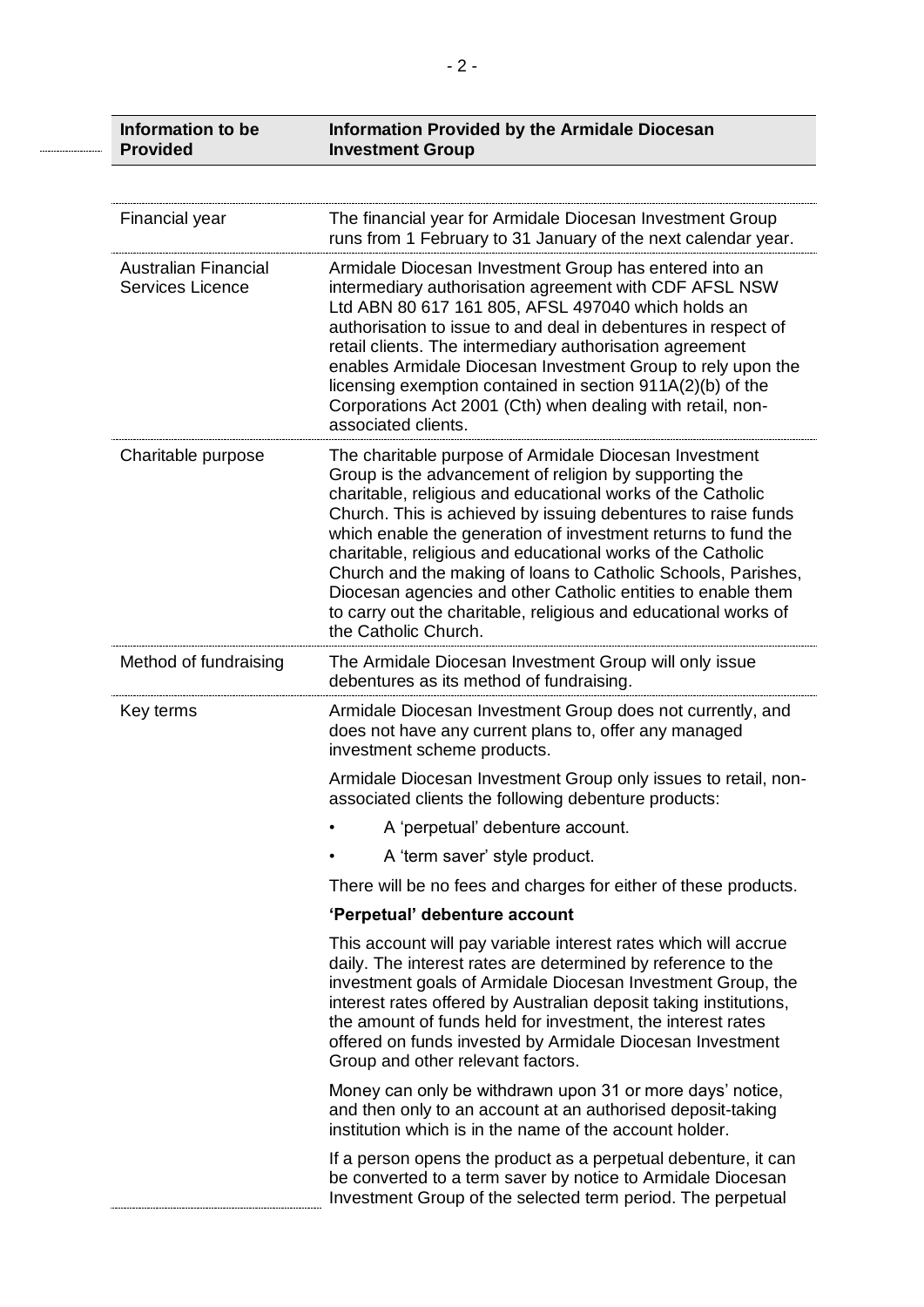| Information to be<br><b>Provided</b> | <b>Information Provided by the Armidale Diocesan</b><br><b>Investment Group</b>                                                                                                                                                                                                                                                                                                                                                                                                                                                                                                                                                   |
|--------------------------------------|-----------------------------------------------------------------------------------------------------------------------------------------------------------------------------------------------------------------------------------------------------------------------------------------------------------------------------------------------------------------------------------------------------------------------------------------------------------------------------------------------------------------------------------------------------------------------------------------------------------------------------------|
|                                      | debenture account will be used as the basis of differently<br>branded accounts for marketing purposes, such as Christmas<br>Saver, School Saver and/or Education Saver accounts.                                                                                                                                                                                                                                                                                                                                                                                                                                                  |
|                                      | 'Term saver' style product                                                                                                                                                                                                                                                                                                                                                                                                                                                                                                                                                                                                        |
|                                      | This product is offered with a term of 3, 6, 12, 18 or 24 months.<br>Interest is paid twice yearly (and on maturity). The interest<br>rates are determined by reference to the investment goals of<br>Armidale Diocesan Investment Group, the interest rates<br>offered by Australian deposit taking institutions, the amount of<br>funds held for investment, the interest rates offered on funds<br>invested by Armidale Diocesan Investment Group and other<br>relevant factors. It is expected the interest rate for the 'term<br>saver' style product will be higher than that for the perpetual<br>debenture account types. |
|                                      | The holder of the product can only withdraw their money mid-<br>term in cases of hardship, and money can only be transferred<br>to an authorised deposit-taking institution which is in the name<br>of the account holder.                                                                                                                                                                                                                                                                                                                                                                                                        |
|                                      | If a person opens the product as a term saver, then if the<br>holder doesn't select a new term saver period by the end of the<br>term, it will automatically rollover into a further term of<br>equivalent length to the last-selected term. A customer may<br>also, at the end of a term, elect to convert to a perpetual<br>debenture with withdrawals on 31 days' notice.                                                                                                                                                                                                                                                      |
|                                      | 'Transaction account' style product                                                                                                                                                                                                                                                                                                                                                                                                                                                                                                                                                                                               |
|                                      | This product is only offered to wholesale clients, and retail,<br>associated clients. As per the Instrument, it will not be offered<br>to retail, non-associated clients because it will amount to a<br>short-term investment product, as withdrawals may be made<br>immediately by notice.                                                                                                                                                                                                                                                                                                                                       |
|                                      | Interest rates for transaction accounts are determined by<br>reference to RBA official rates in conjunction with comparison<br>to similar at call accounts offered by Australian deposit taking<br>institutions along with the amount of funds held for investment.<br>These rates are significantly lower than those offered for longer<br>term investments. There are no fees and charges for<br>transaction accounts.                                                                                                                                                                                                          |
|                                      | <b>Parish Growth Deposit</b>                                                                                                                                                                                                                                                                                                                                                                                                                                                                                                                                                                                                      |
|                                      | This product is only offered to parishes (who are wholesale,<br>associated clients). It offers a variable interest rate tied to the<br>performance of the underlying investments made using that<br>money. That is to say, the account holder will receive a<br>proportion of the return generated by the diocese.                                                                                                                                                                                                                                                                                                                |
|                                      | There are no fees and charges.                                                                                                                                                                                                                                                                                                                                                                                                                                                                                                                                                                                                    |
|                                      |                                                                                                                                                                                                                                                                                                                                                                                                                                                                                                                                                                                                                                   |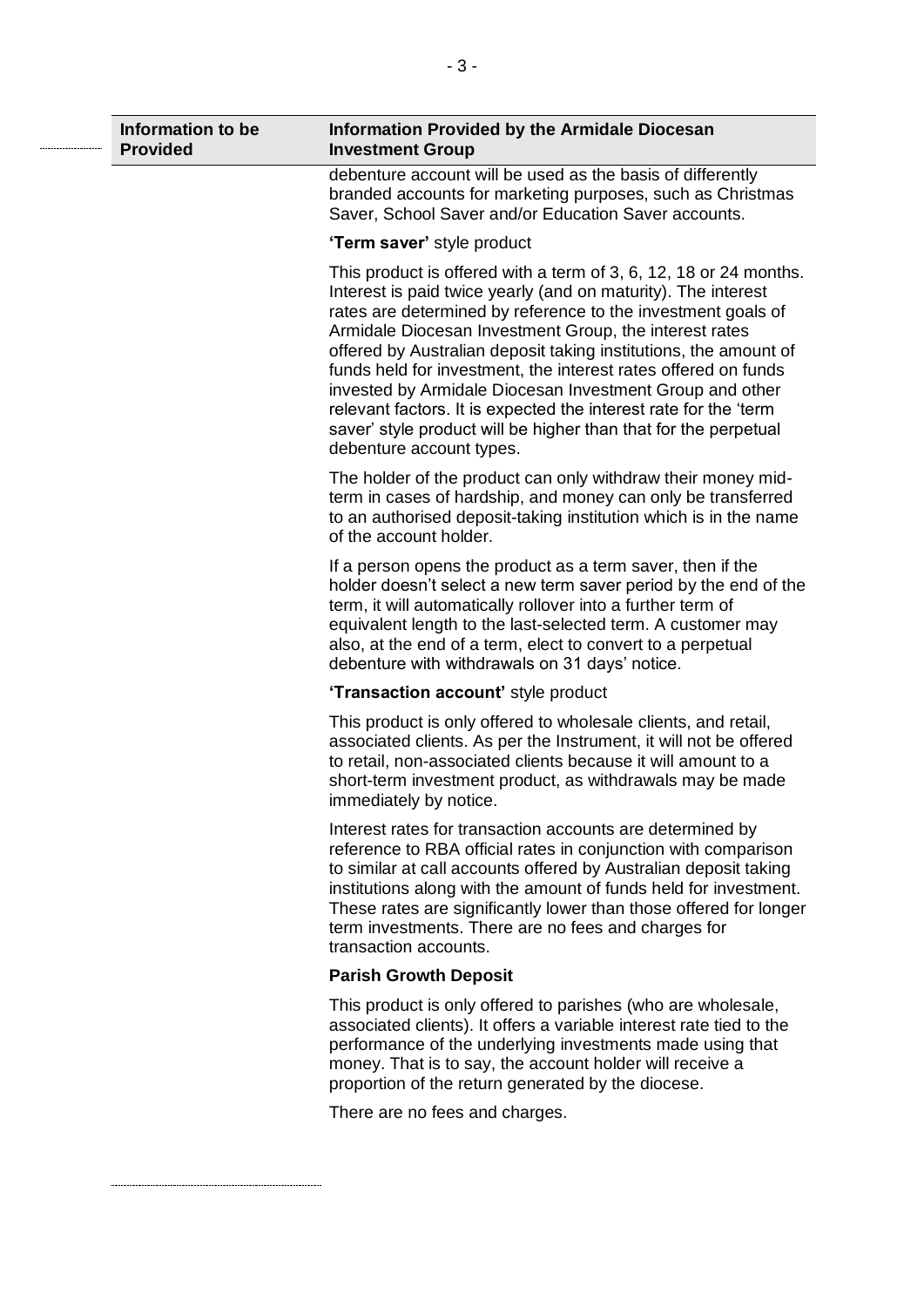| Information to be<br><b>Provided</b> | <b>Information Provided by the Armidale Diocesan</b><br><b>Investment Group</b>                                                                                                                                                                                                                                                                                                                                                                                                                                                                                                                                                                                                                                                                                                         |
|--------------------------------------|-----------------------------------------------------------------------------------------------------------------------------------------------------------------------------------------------------------------------------------------------------------------------------------------------------------------------------------------------------------------------------------------------------------------------------------------------------------------------------------------------------------------------------------------------------------------------------------------------------------------------------------------------------------------------------------------------------------------------------------------------------------------------------------------|
|                                      | Armidale Diocesan Investment Group will maintain or arrange<br>for an associate to maintain, a website on which it makes<br>readily publicly accessible the identification statement, as<br>accepted for the purposes of this instrument by CDPF Limited,<br>for 5 years after the last time when Armidale Diocesan<br>Investment Group relied or purported to rely on the acceptance<br>for the purposes of this instrument of that identification<br>statement.                                                                                                                                                                                                                                                                                                                       |
|                                      | Armidale Diocesan Investment Group will arrange for the<br>website www.adig.com.au to make the Identification<br>Statement readily publicly accessible for 5 years after the last<br>time Armidale Diocesan Investment Group relied or purported<br>to rely on the acceptance of this Identification Statement by<br>CDPF Limited. This will ensure that Armidale Diocesan<br>Investment Group meets the condition contained in subsection<br>7(3) of the Instrument.                                                                                                                                                                                                                                                                                                                   |
|                                      | Armidale Diocesan Investment Group will take all reasonable<br>steps to ensure that the information in the identification<br>statement is up to date, complete and not misleading at all<br>times.<br>Armidale Diocesan Investment Group will have policies and<br>procedures in place to ensure that the information in this<br>Identification Statement is regularly reviewed to ensure it is up<br>to date, complete and not misleading at all times. If changes<br>occur that mean this Identification Statement will no longer be<br>up-to-date, Armidale Diocesan Investment Group will lodge an<br>amended Identification Statement. This will ensure that<br>Armidale Diocesan Investment Group meets the condition<br>contained in subsection 7(4) of the Instrument.          |
|                                      | Armidale Diocesan Investment Group will ensure that:<br>it does not issue any short-term investment products to<br>any person as a retail, non-associated client;<br>no person holds a short-term investment product issued<br>$\bullet$<br>by Armidale Diocesan Investment Group unless it is<br>issued to the holder as a retail, non-associated client.<br>Armidale Diocesan Investment Group will not issue any short-<br>term investment products to retail non-associated clients. All of<br>the products held by its clients have been transferred to<br>products that don't constitute short-term investment products<br>or their money refunded This ensures that Armidale Diocesan<br>Investment Group meets the condition contained in subsection<br>7(5) of the Instrument. |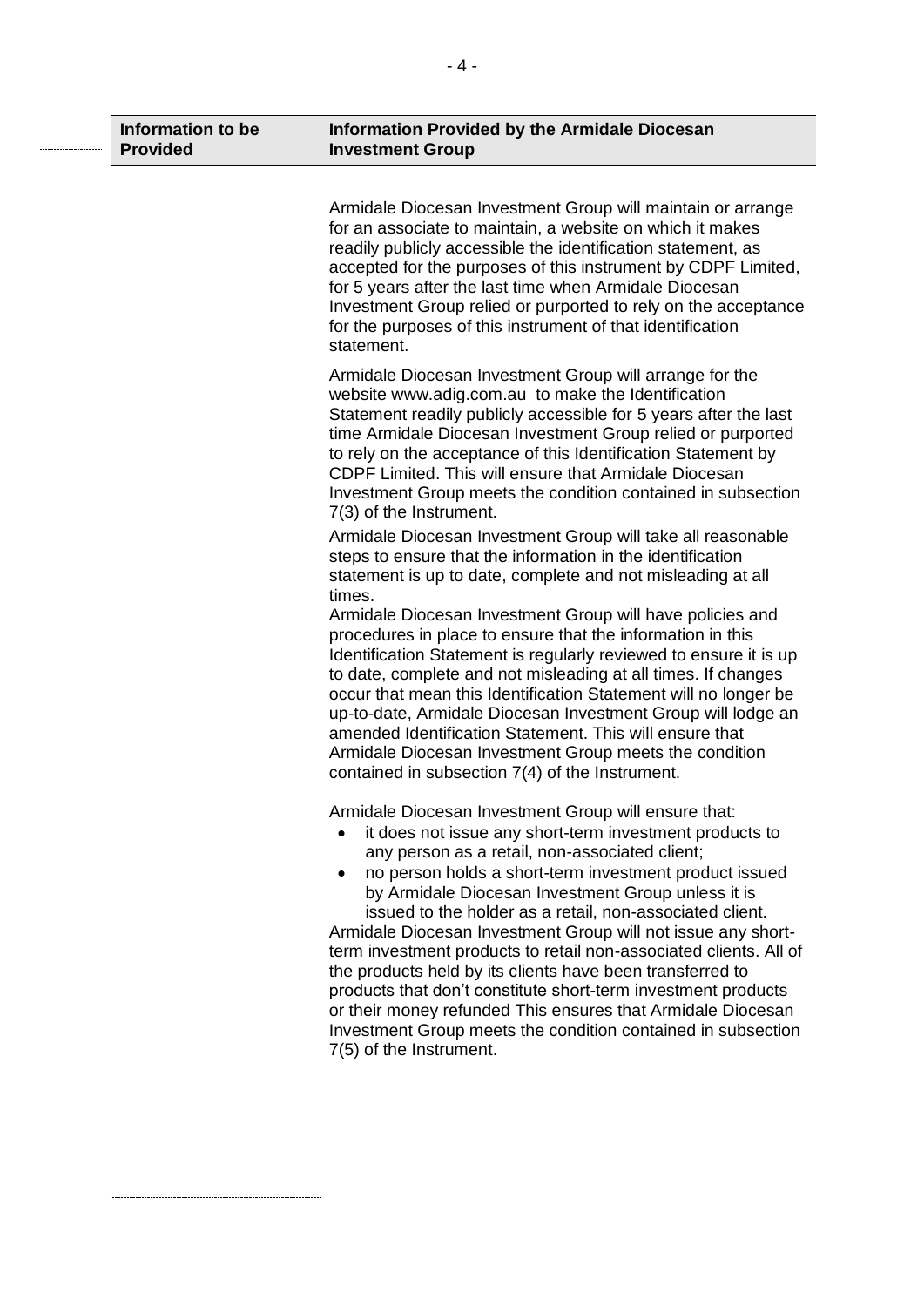| Information to be<br><b>Provided</b> | <b>Information Provided by the Armidale Diocesan</b><br><b>Investment Group</b>                                                                                                                                                                                                                                                                                                                                                                                                                                                                                                                                                                                                                                                                                                                                                                                                                                                                                                                                                                                                                                                                                                                                                                                                                                                             |
|--------------------------------------|---------------------------------------------------------------------------------------------------------------------------------------------------------------------------------------------------------------------------------------------------------------------------------------------------------------------------------------------------------------------------------------------------------------------------------------------------------------------------------------------------------------------------------------------------------------------------------------------------------------------------------------------------------------------------------------------------------------------------------------------------------------------------------------------------------------------------------------------------------------------------------------------------------------------------------------------------------------------------------------------------------------------------------------------------------------------------------------------------------------------------------------------------------------------------------------------------------------------------------------------------------------------------------------------------------------------------------------------|
|                                      | Armidale Diocesan Investment Group will ensure that all<br>debentures that it has issued are held on terms that they may<br>only be repaid or redeemed:<br>if Armidale Diocesan Investment Group has reasonable<br>grounds to believe that if:<br>all repayments and redemptions that it may be required<br>to pay on that day were made; and<br>all repayments and redemptions that may reasonably<br>п<br>be expected to be due on each future day were made<br>on that future day;<br>all holders of debentures would be repaid or redeemed on that<br>day and on each future day in accordance with holders'<br>entitlements; or<br>in the case of a holder of a debenture that is an<br>individual-if Armidale Diocesan Investment Group is<br>satisfied that the repayment or redemption would alleviate<br>financial hardship that the holder is suffering or would<br>suffer; or<br>on a winding up of Armidale Diocesan Investment<br>Group.<br>Armidale Diocesan Investment Group has received advice and<br>has implemented appropriate policies, practices and<br>procedures to ensure that this condition is met, including but<br>limited to the preparation of forward cash projections each<br>week on a rolling 14 day basis. This will ensure that Armidale<br>Diocesan Investment Group meets the condition contained in |
|                                      | subsection 7(6) of the Instrument.<br>Armidale Diocesan Investment Group will ensure that it only<br>repays or redeems a debenture in accordance with paragraphs<br>$(6)(a)$ to $(c)$ of the Instrument.<br>Armidale Diocesan Investment Group has internal policies and<br>procedures to ensure that it will only pay or redeem a<br>debenture in accordance with paragraphs $6(a)$ to $(c)$ of the<br>Instrument except in the circumstances of hardship and<br>Armidale Diocesan Investment Group has a hardship policy in<br>place to govern the repayment or redemption of the debenture<br>in those circumstances. This will ensure that Armidale<br>Diocesan Investment Group meets the condition contained in<br>subsection 7(7) of the Instrument.<br>Armidale Diocesan Investment Group will ensure that an<br>entitlement of a person as a retail, non-associated client to be<br>paid or repaid an amount in relation to a debenture is only be<br>discharged by:<br>a transfer to an account of the person with an Australian<br>ADI; or<br>a cheque payable only to the person.                                                                                                                                                                                                                                               |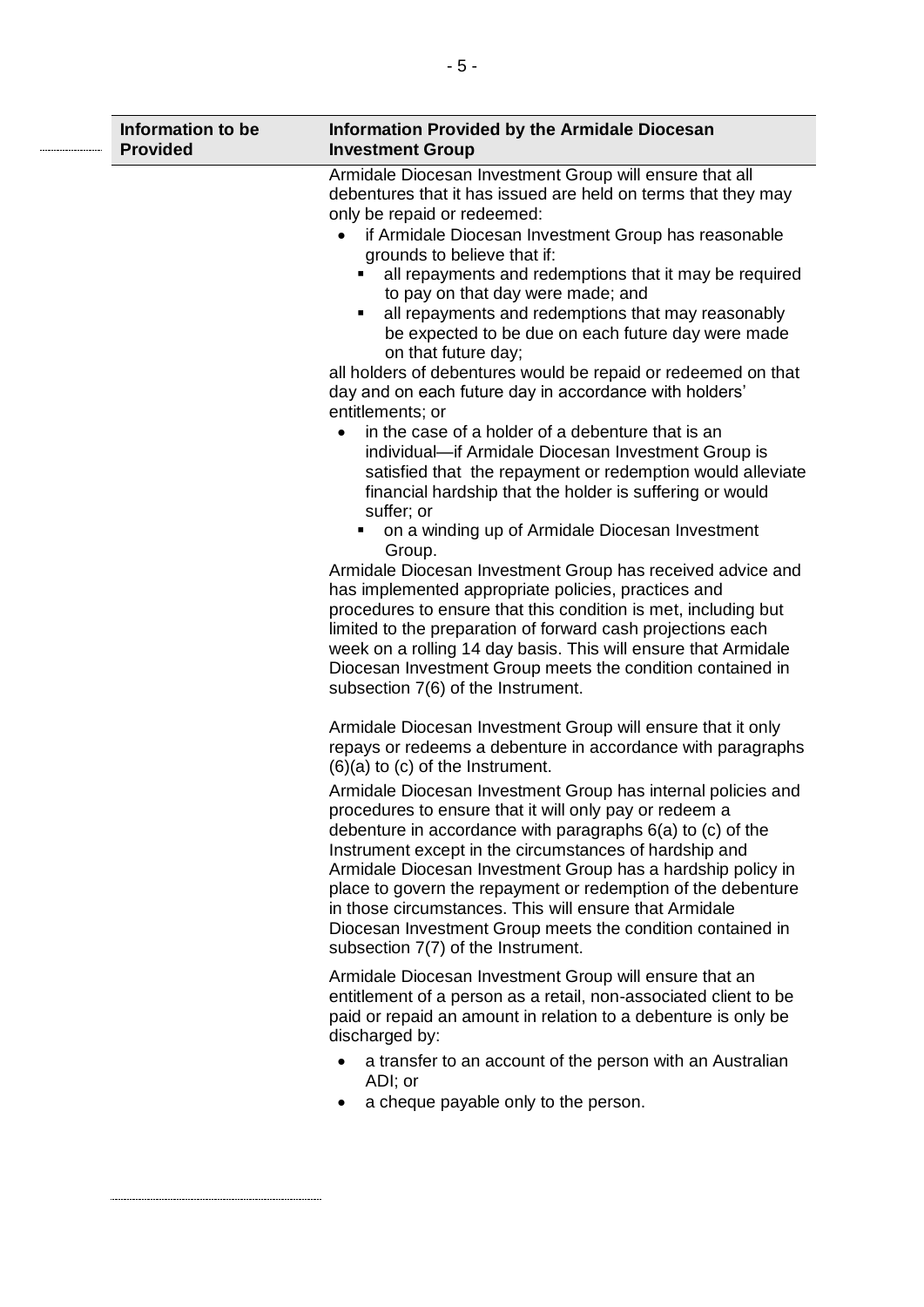| Information to be<br><b>Provided</b> | <b>Information Provided by the Armidale Diocesan</b><br><b>Investment Group</b>                                                                                                                                                                                                                                                                                                                                                    |
|--------------------------------------|------------------------------------------------------------------------------------------------------------------------------------------------------------------------------------------------------------------------------------------------------------------------------------------------------------------------------------------------------------------------------------------------------------------------------------|
|                                      | Armidale Diocesan Investment Group will only pay or repay<br>clients by a transfer to an account of the person with an<br>Australian authorised deposit-taking institution. It will not issue<br>cheques or allow payment or repayment by any other means.<br>This will ensure that Armidale Diocesan Investment Group<br>meets the condition contained in subsection 7(8) of the<br>Instrument.                                   |
|                                      | Armidale Diocesan Investment Group will not refer to any<br>debenture issued in reliance on an exemption in section 5 as<br>being 'at-call' or on 'deposit' or any other word or expression<br>that is of like import to those terms.                                                                                                                                                                                              |
|                                      | Armidale Diocesan Investment Group has internal policies and<br>procedures which require promotional materials and other offer<br>documents to undergo review by certain individuals within the<br>organisation to ensure that it doesn't refer to debentures as 'at-<br>call' or on 'deposit'. This will ensure that Armidale Diocesan<br>Investment Group meets the condition contained in subsection<br>7(9) of the Instrument. |
|                                      | Armidale Diocesan Investment Group will ensure that it does<br>not cause, authorise or permit the issue of any promotional<br>material or offer document that states or implies that any of the<br>following has been approved or examined by ASIC:<br>the fundraising activities of Armidale Diocesan Investment<br>$\bullet$<br>Group;                                                                                           |
|                                      | the debentures;<br>$\bullet$                                                                                                                                                                                                                                                                                                                                                                                                       |
|                                      | any promotional material or offer document.<br>$\bullet$                                                                                                                                                                                                                                                                                                                                                                           |
|                                      | Armidale Diocesan Investment Group has internal policies and<br>procedures which require promotional materials and other offer<br>documents to undergo review and approval by certain<br>individuals within the organisation for compliance purposes.<br>This will ensure that Armidale Diocesan Investment Group<br>meets the condition contained in subsection 7(10) of the<br>Instrument.                                       |
|                                      | Armidale Diocesan Investment Group will not:                                                                                                                                                                                                                                                                                                                                                                                       |
|                                      | issue a debenture to a person as a retail client; or<br>accept an additional investment from the holder of a<br>$\bullet$<br>debenture that was offered or issued in reliance on an<br>exemption in section 5 or corresponding relief;<br>unless Armidale Diocesan Investment Group has<br>$\bullet$                                                                                                                               |
|                                      | disclosed the following in writing to the person that is to<br>hold the debenture:                                                                                                                                                                                                                                                                                                                                                 |
|                                      | how the investment funds will be used to support the<br>٠<br>charitable purpose of Armidale Diocesan Investment<br>Group;                                                                                                                                                                                                                                                                                                          |
|                                      | where the identification statement may be viewed;<br>that Armidale Diocesan Investment Group is required by<br>law to notify investors that the debenture and their offering<br>is not subject to the usual protections for investors under                                                                                                                                                                                        |

the Corporations Act or regulation by ASIC;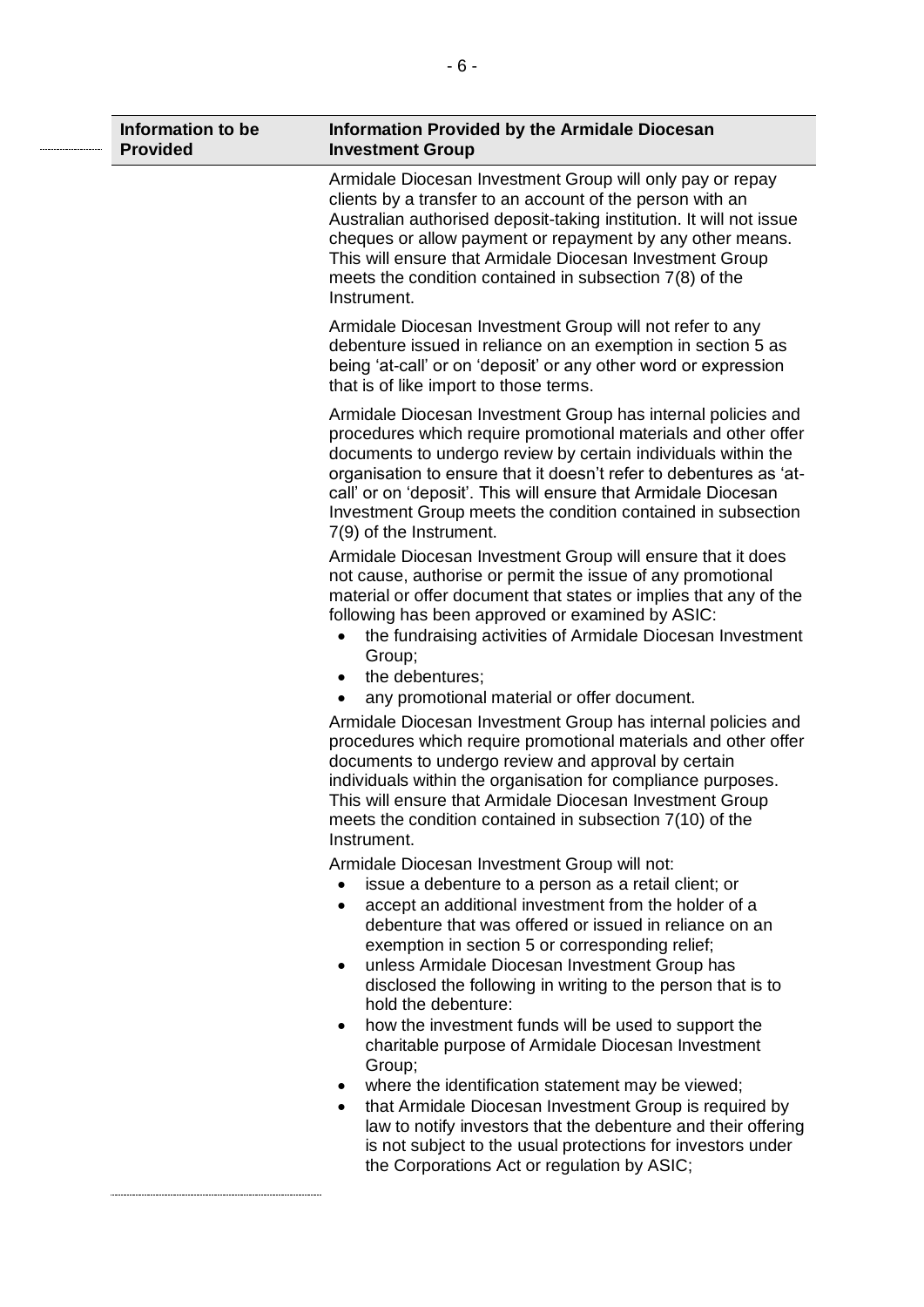| Information to be<br><b>Provided</b> | <b>Information Provided by the Armidale Diocesan</b><br><b>Investment Group</b>                                                                                                                                                                                                                                                                                                                                                                                                                                                                              |
|--------------------------------------|--------------------------------------------------------------------------------------------------------------------------------------------------------------------------------------------------------------------------------------------------------------------------------------------------------------------------------------------------------------------------------------------------------------------------------------------------------------------------------------------------------------------------------------------------------------|
|                                      | if Armidale Diocesan Investment Group does not hold an<br>$\bullet$<br>Australian financial services licence, a statement of that<br>fact.                                                                                                                                                                                                                                                                                                                                                                                                                   |
|                                      | The terms and conditions of the offer documentation for the<br>debentures issued by Armidale Diocesan Investment Group<br>will contain all of this information. Armidale Diocesan<br>Investment Group has internal policies and procedures which<br>require promotional materials and other offer documents to<br>undergo review and approval by certain individuals within the<br>organisation for compliance purposes. This will ensure that<br>Armidale Diocesan Investment Group meets the condition<br>contained in subsection 7(11) of the Instrument. |
|                                      | Armidale Diocesan Investment Group will ensure that each<br>offer document and all promotional material that it provides, or<br>causes, authorises or permits to be provided, to a person as a<br>retail client in connection with:                                                                                                                                                                                                                                                                                                                          |
|                                      | the issue of a debenture; or<br>the acceptance of an additional investment from the<br>$\bullet$<br>holder of a debenture that was offered or issued in<br>reliance on an exemption in section 5 or corresponding<br>relief;                                                                                                                                                                                                                                                                                                                                 |
|                                      | contain a prominent statement that Armidale Diocesan<br>٠<br>Investment Group is required by law to notify investors<br>that:                                                                                                                                                                                                                                                                                                                                                                                                                                |
|                                      | the investment is only intended to attract investors whose<br>$\bullet$<br>primary purpose for making their investment is to support<br>the relevant charitable purpose; and                                                                                                                                                                                                                                                                                                                                                                                 |
|                                      | investors may be unable to get some or all of their money<br>٠<br>back when the investor expects or at all; and<br>the investment is not comparable to investments with                                                                                                                                                                                                                                                                                                                                                                                      |
|                                      | banks, finance companies or fund managers.<br>The terms and conditions of the offer documentation for the<br>debentures issued by Armidale Diocesan Investment Group<br>and any related promotional material will contain all of this<br>information. Armidale Diocesan Investment Group has internal                                                                                                                                                                                                                                                        |
|                                      | policies and procedures which require promotional materials<br>and other offer documents to undergo review and approval by<br>certain individuals within the organisation for compliance<br>purposes. This will ensure that Armidale Diocesan Investment<br>Group meets the condition contained in subsection 7(12) of the<br>Instrument.                                                                                                                                                                                                                    |
|                                      |                                                                                                                                                                                                                                                                                                                                                                                                                                                                                                                                                              |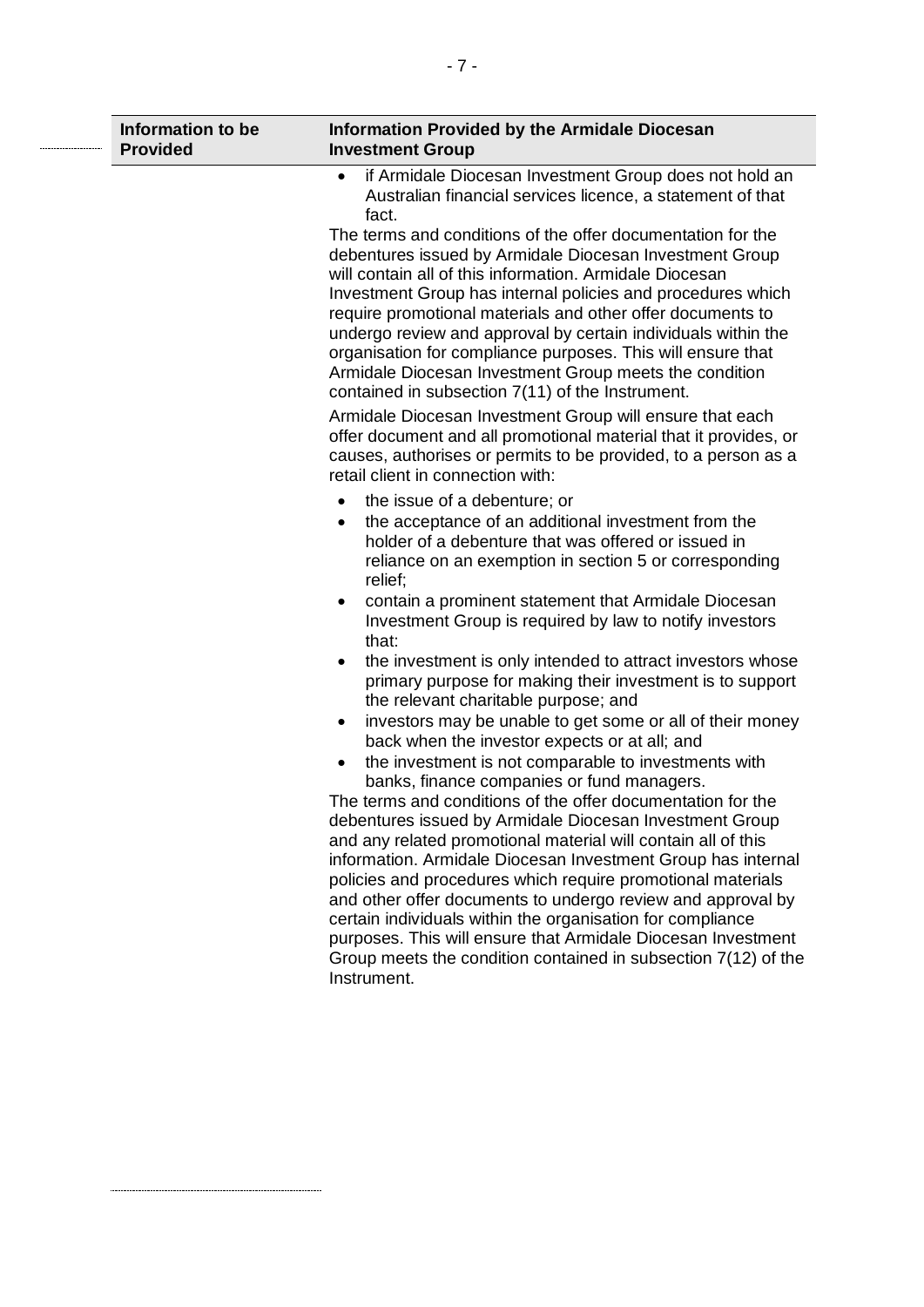| Information to be<br><b>Provided</b> | <b>Information Provided by the Armidale Diocesan</b><br><b>Investment Group</b>                                                                                                                                                                                                                                                                                                                                                                                                                                                                                                                                                                                                                                                                                                                                                                                                                                                                                                                                                                                                       |
|--------------------------------------|---------------------------------------------------------------------------------------------------------------------------------------------------------------------------------------------------------------------------------------------------------------------------------------------------------------------------------------------------------------------------------------------------------------------------------------------------------------------------------------------------------------------------------------------------------------------------------------------------------------------------------------------------------------------------------------------------------------------------------------------------------------------------------------------------------------------------------------------------------------------------------------------------------------------------------------------------------------------------------------------------------------------------------------------------------------------------------------|
|                                      | Armidale Diocesan Investment Group will not:<br>issue a debenture in reliance on an exemption in section 5<br>$\bullet$<br>to a person as a retail, non-associated client; or<br>accept an additional investment from a person as a retail,<br>$\bullet$<br>non-associated client from the holder of a debenture that<br>was offered or issued in reliance on an exemption in<br>section 5 or corresponding relief;<br>unless the person has signed and provided a statement<br>(separate to any other statement provided, or agreement<br>entered into, by the person) to Armidale Diocesan<br>Investment Group stating that the person understands the<br>disclosures required by subsections (11) and (12).<br>Armidale Diocesan Investment Group has policies and<br>procedures in place to ensure each retail, non-associated<br>client signs and provides the required statement either in<br>person or electronically via internet access. This will ensure<br>that Armidale Diocesan Investment Group meets the condition<br>contained in subsection 7(13) of the Instrument. |
|                                      | Armidale Diocesan Investment Group will, within 6 months<br>after the end of the financial year for Armidale Diocesan<br>Investment Group, prepare financial statements for the<br>financial year.                                                                                                                                                                                                                                                                                                                                                                                                                                                                                                                                                                                                                                                                                                                                                                                                                                                                                    |
|                                      | Armidale Diocesan Investment Group has accounting policies<br>and procedures in place to ensure it prepares the required<br>financial statements. This will ensure that Armidale Diocesan<br>Investment Group meets the condition contained in subsection<br>7(15) of the Instrument.                                                                                                                                                                                                                                                                                                                                                                                                                                                                                                                                                                                                                                                                                                                                                                                                 |
|                                      | Armidale Diocesan Investment Group will ensure that:                                                                                                                                                                                                                                                                                                                                                                                                                                                                                                                                                                                                                                                                                                                                                                                                                                                                                                                                                                                                                                  |
|                                      | if the relevant entity is a reporting entity, the financial<br>٠<br>statements comply with the accounting standards; and                                                                                                                                                                                                                                                                                                                                                                                                                                                                                                                                                                                                                                                                                                                                                                                                                                                                                                                                                              |
|                                      | if the relevant entity is not a reporting entity, the financial<br>٠<br>statements comply with all the recognition requirements<br>and measurement requirements that apply to reporting<br>entities and all other requirements of the accounting<br>standards that apply to non-reporting entities.                                                                                                                                                                                                                                                                                                                                                                                                                                                                                                                                                                                                                                                                                                                                                                                   |
|                                      | Armidale Diocesan Investment Group will ensure its<br>accounting policies and procedures include the relevant<br>accounting standards. This will ensure that Armidale Diocesan<br>Investment Group meets the condition contained in subsection<br>7(16) of the Instrument.                                                                                                                                                                                                                                                                                                                                                                                                                                                                                                                                                                                                                                                                                                                                                                                                            |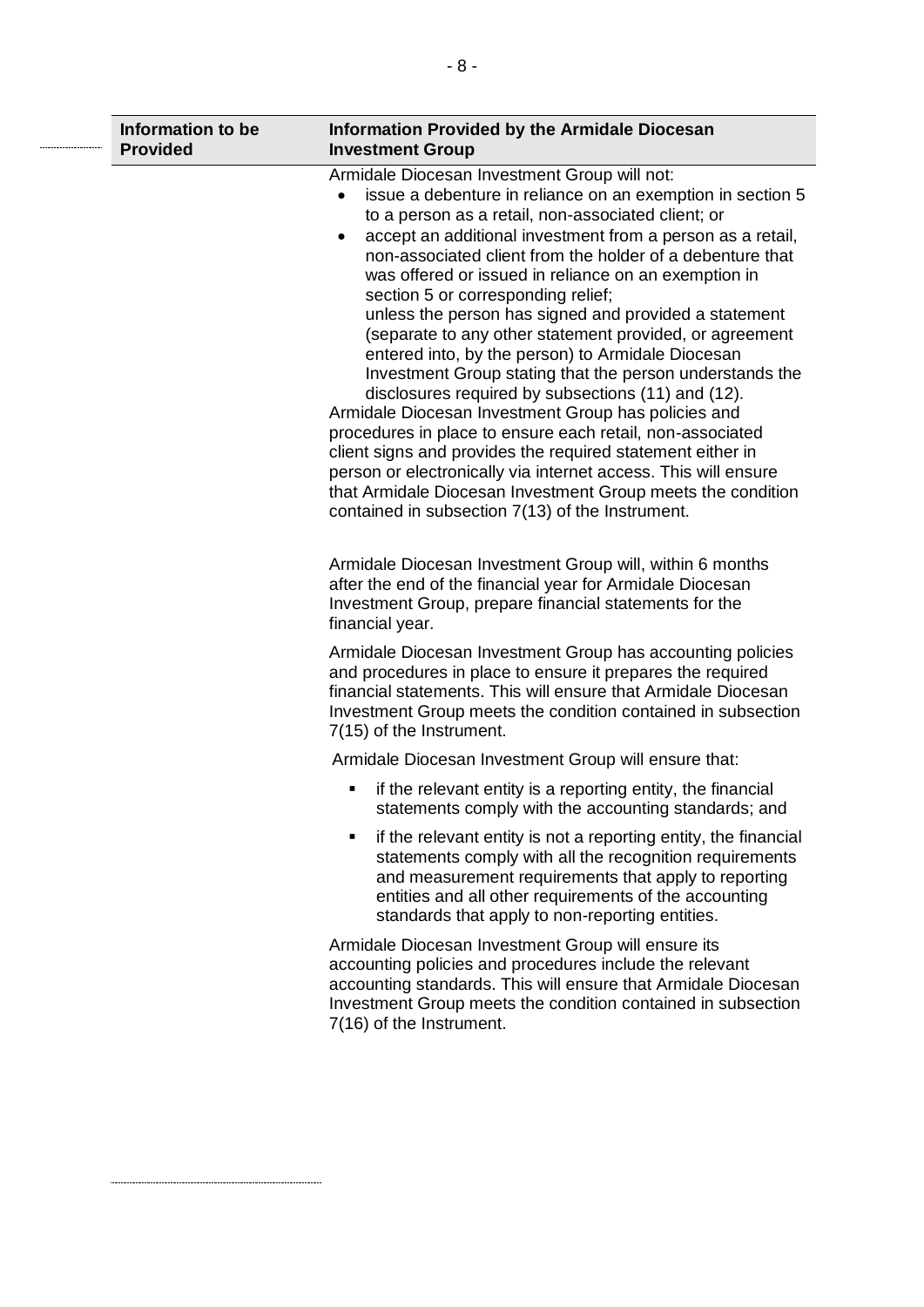| Information to be<br><b>Provided</b> | <b>Information Provided by the Armidale Diocesan</b><br><b>Investment Group</b>                                                                                                                                                                                                                                                                                                                                                                                                                                                                                                                                                                                                                                                                                                                                                                                                                                                                                                                                                                                                                                                                                                                                                                                                                                             |
|--------------------------------------|-----------------------------------------------------------------------------------------------------------------------------------------------------------------------------------------------------------------------------------------------------------------------------------------------------------------------------------------------------------------------------------------------------------------------------------------------------------------------------------------------------------------------------------------------------------------------------------------------------------------------------------------------------------------------------------------------------------------------------------------------------------------------------------------------------------------------------------------------------------------------------------------------------------------------------------------------------------------------------------------------------------------------------------------------------------------------------------------------------------------------------------------------------------------------------------------------------------------------------------------------------------------------------------------------------------------------------|
|                                      | Armidale Diocesan Investment Group will, within 6 months<br>after the end of the financial year:<br>have a registered company auditor audit the financial<br>statements and provide an auditor's report; and<br>give the audited financial statements and auditor's report<br>$\bullet$<br>to ASIC, unless it is required by law to give the audited<br>financial statements and auditor's report to the ACNC; and<br>publish, and maintain for at least 3 years, the audited<br>financial statements and auditor's report at a web address<br>accessible by a direct link from the web address where<br>the relevant identification statement is or was most<br>recently published.<br>Armidale Diocesan Investment Group has accounting policies<br>and procedures in place to ensure it has the financial<br>statements audited, lodged with ASIC, and published as<br>required. This will ensure that Armidale Diocesan Investment<br>Group meets the condition contained in subsection 7(17) of the<br>Instrument.<br>Current interest rates for all products can be obtained by<br>contacting Armidale Diocesan Investment Group.<br>Any rates of return or distribution; and any fees and costs<br>payable by the holder are determined by the board of the<br>Armidale Diocesan Investment Group from time to time. |
| Investors                            | The products are offered to:<br>retail, associated clients;<br>٠<br>• retail, non-associated clients; and<br>persons who do not constitute retail clients (i.e. wholesale<br>clients), who may be associates or otherwise.<br>Short-term investment products are only offered to wholesale<br>clients, and retail-associated clients (excluding voluntary staff).<br>Perpetual debenture and term deposit style debentures are<br>offered to those persons, as well as retail clients who are<br>parishioners, school students, non-Catholics, and Catholics<br>from other dioceses, and also to wholesale clients, who may<br>be associated business of the diocese, or other large<br>businesses or significant investors.<br>Voluntary staff members are not permitted to open short-term<br>investment products and will be treated as non-associated,<br>retail clients (notwithstanding that they might meet the<br>definition of associates).<br>Products are offered in person or through printed and online<br>promotional materials issued by the Armidale Diocesan<br>Investment Group.                                                                                                                                                                                                                          |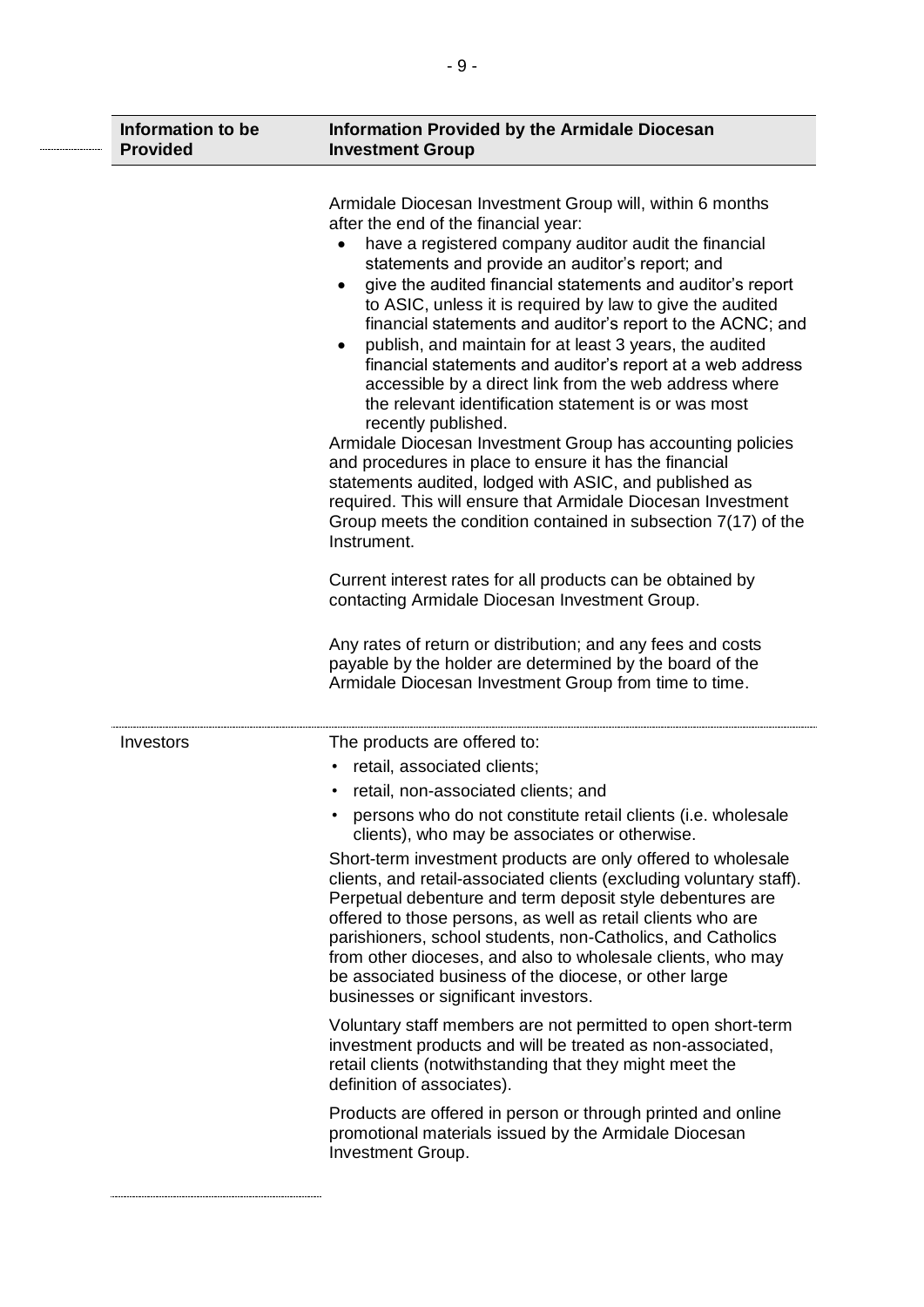| Information to be<br><b>Provided</b>                             | <b>Information Provided by the Armidale Diocesan</b><br><b>Investment Group</b>                                                                                                                                                                                                                                                                                                                                                                                                                                                                                                                                                                                               |
|------------------------------------------------------------------|-------------------------------------------------------------------------------------------------------------------------------------------------------------------------------------------------------------------------------------------------------------------------------------------------------------------------------------------------------------------------------------------------------------------------------------------------------------------------------------------------------------------------------------------------------------------------------------------------------------------------------------------------------------------------------|
| Audited financial reports                                        | Armidale Diocesan Investment Group is not required to lodge<br>audited financial statements with the Australian Charities and<br>Not-for-profits Commission.                                                                                                                                                                                                                                                                                                                                                                                                                                                                                                                  |
| Guarantees and<br>obligations                                    | CDPF Limited will provide a guarantee for the benefit of, and<br>owe an obligation to, holders of any debentures issued by the<br>Armidale Diocesan Investment Group.                                                                                                                                                                                                                                                                                                                                                                                                                                                                                                         |
| Asset types                                                      | Armidale Diocesan Investment Group holds investments in the<br>following asset types:                                                                                                                                                                                                                                                                                                                                                                                                                                                                                                                                                                                         |
|                                                                  | <b>Commercial Property;</b><br>$\bullet$                                                                                                                                                                                                                                                                                                                                                                                                                                                                                                                                                                                                                                      |
|                                                                  | Term Deposits;<br>$\bullet$                                                                                                                                                                                                                                                                                                                                                                                                                                                                                                                                                                                                                                                   |
|                                                                  | Floating Rate Notes; and<br>$\bullet$                                                                                                                                                                                                                                                                                                                                                                                                                                                                                                                                                                                                                                         |
|                                                                  | <b>Listed and Unlisted Property Trusts</b><br>$\bullet$                                                                                                                                                                                                                                                                                                                                                                                                                                                                                                                                                                                                                       |
|                                                                  | ASX Holdings; and                                                                                                                                                                                                                                                                                                                                                                                                                                                                                                                                                                                                                                                             |
|                                                                  | Vanguard International Shares Index Fund, ARSN 090<br>939 610, a passive investment in unhedged<br>international equities<br>Vanguard International Shares Index Fund (Hedged),<br>$\qquad \qquad -$<br>ARSN 093 254 909, a passive investment in<br>international equities hedged to AUD<br>Magellan Global Fund, ARSN 126 366 961, an active<br>investment in unhedged international equities<br>Magellan Global Fund Hedged, ARSN 164 285 661, an<br>active investment in international equities hedged to<br>AUD.<br>These investments of \$23.0m (as at 31 January 2022) invested<br>up to 100% in international equities. This represents 5.7% of<br>total fund assets. |
| Acceptance of<br><b>Identification Statement</b><br>by a sponsor | This Identification Statement is to be accepted for the purposes<br>of the ASIC Instrument by CDPF Limited. A copy of the Deed<br>Poll for CDPF Limited may be found at<br>https://www.catholic.org.au/all-downloads/bishops-<br>commissions-1/administration-and-information-1/1911-2003-<br>sponsor-deed-poll/file.                                                                                                                                                                                                                                                                                                                                                         |